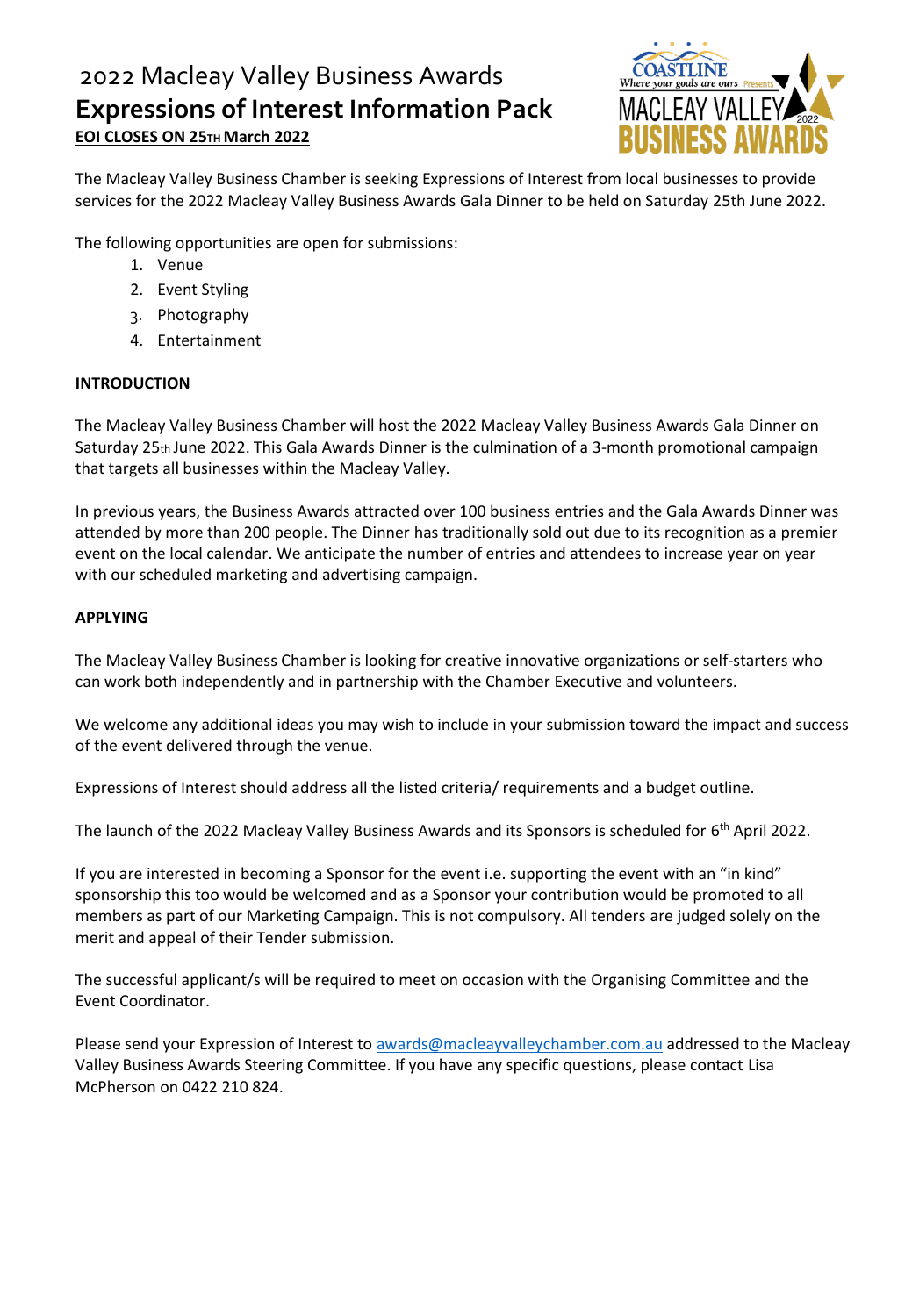# **VENUE** FOR GALA AWARDS DINNER

The Macleay Valley Business Chamber are calling for expressions of interest from venues to host and cater for the 2022 Macleay Valley Business Awards Gala Dinner. This is a formal evening with guests in evening wear, a stage for award presentations, entertainment for guests and a quality meal and bar.

#### SUBMISSION

Please respond to both the Venue and Catering Requirements below in your submission:

### VENUE REQUIREMENTS

- Table seating for a minimum 230 -guests, preferably at tables of 8-10
- Room for a Presentation Stage in a prominent location within the venue dining area.
- The ability to erect a large screen for promotional video presentations on or close to the presentation area
- Onsite audio-visual equipment with microphone, projector and screen, lighting
- Space to display Sponsor banners and displays
- The ability to install themed lighting in line with the Event Stylists / Awards Committee recommendations
- A dedicated Dance Floor
- A separate area to set up a Photographers' backdrop, close by to the main venue so winners can be ushered to the Photography area for Official Photography throughout the night.
- The ability to host Music and entertainment until midnight
- Car parking facilities for a large number of vehicles within the venue or close by.
- Central location or complimentary shuttle transport to assist guests to and from the venue to key locations in and around Kempsey.
- Venue availability for a reasonable set-up schedule and rehearsal by key presenters prior to the event.
- Ability to pick up promotional material on morning after event
- Sole booking for the venue hall to minimize disruption to the event

#### CATERING REQUIREMENTS

This is a formal Gala Dinner, and premier event and our requirements for catering are for high quality fresh food and an innovative menu selection, preferably using and highlighting local produce.

- Chef, kitchen facilities and wait staff able to cater for a minimum of 230 guests.
- Menu selections can be presented by the Host as we do not wish to be prescriptive about something as important as innovative food.
- Menu sampling when the menu is finalised if required.
- Our preference is for a starter platter of canapés that can be placed on each guest table or circulated through a separate welcome/cocktail venue. Otherwise table service entrée or both.
- Main meal and Dessert selection must be via table service.
- Please provide a full menu outline and an all-up cost for the meal.
- Full bar service available for guests until the end of the event scheduled for midnight.
- Provision of Arrival drinks for guests including service.

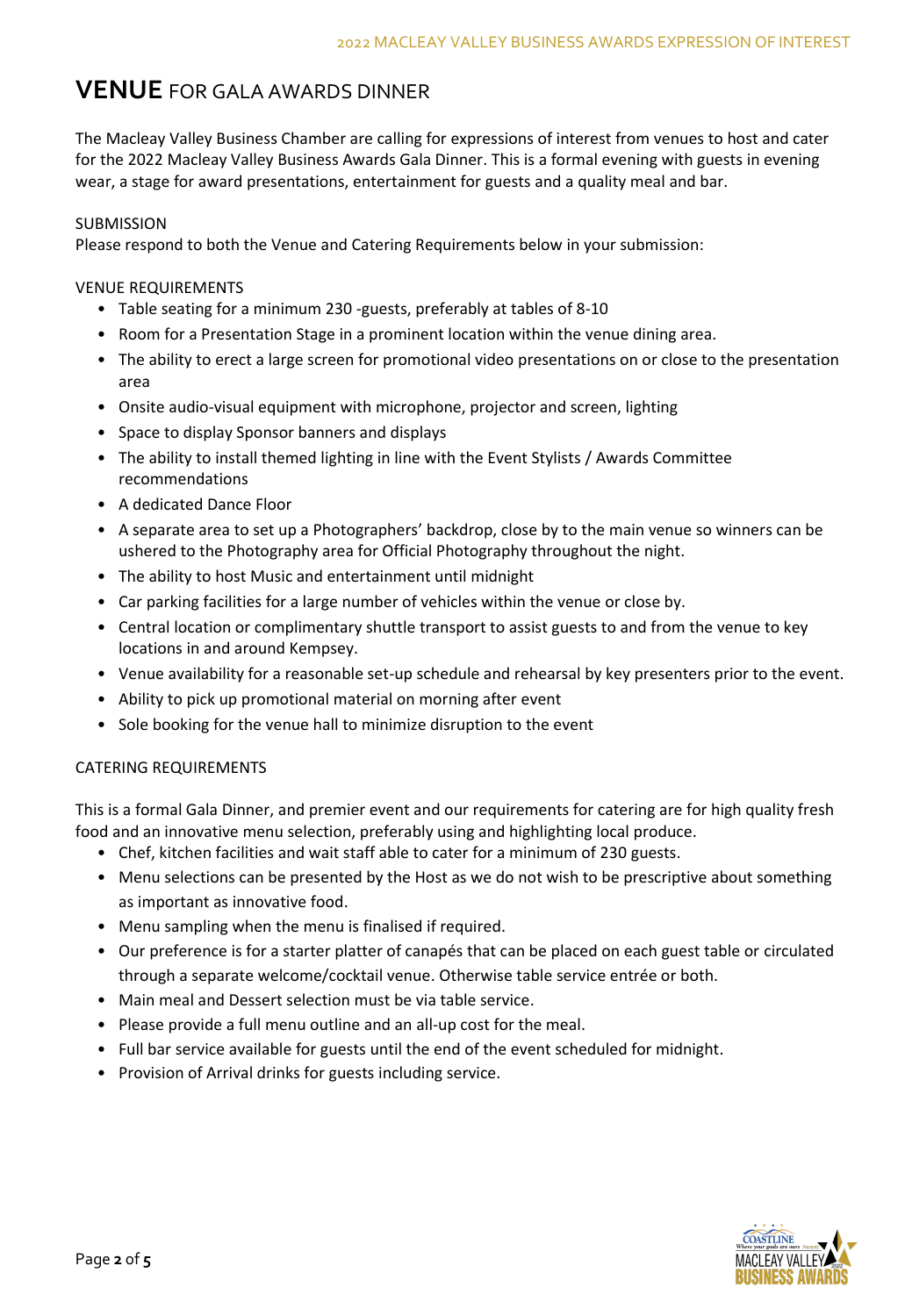# **EVENT STYLING** FOR GALA AWARDS DINNER

The Macleay Valley Business Chamber are calling for expressions of interest from Event Stylists to decorate the venue for the 2022 Macleay Valley Business Awards. This is a formal evening with guests in evening wear, a stage for award presentations, entertainment for guests and a quality meal. This is a formal Gala Event, and we require a high quality, elegant style that portrays the professionalism, and forward thinking focus of the Macleay Valley Business Chamber.

The event logo has been created and a copy is included with this document. We are seeking a colour and style selection that compliments the logo, enhances the image and is both attractive and memorable i.e. strong branding for the event and its sponsors.

The stylist will work closely with the Awards Committee, Venue Manager and Audio-Visual technicians to deliver the following:

- A Welcome WOW factor at the selected venue. Simple but effective welcoming guests to the event.
- Themed table settings and decorations for up to 250 guests, likely at tables of 8-10.
- Extension of the theme into the:
	- lobby or welcome cocktail area of the selected venue.
	- dedicated on-stage presentation space.
- Appropriate lighting to enhance the design style, if required.
- A bump in and bump out schedule to be shared in advance with all suppliers and the Chamber Awards organising committee.
- Designate a pick-up time and place for return of promotional material used on the night.

### SUBMISSION

Please respond to the criteria below in your submission:

- Your background and experience in similar roles.
- Your Business Name, contact details and ABN.
- A suggested itemized budget for the event styling including table décor and suggested room design elements.
- The ability to conduct a presentation rehearsal prior to the event.
- Please also provide concept ideas for the table décor and extended theming.
- Ability to meet the listed points above.

Note: You do not need to provide any AV equipment simply to work with the venue and AV technician on placement.

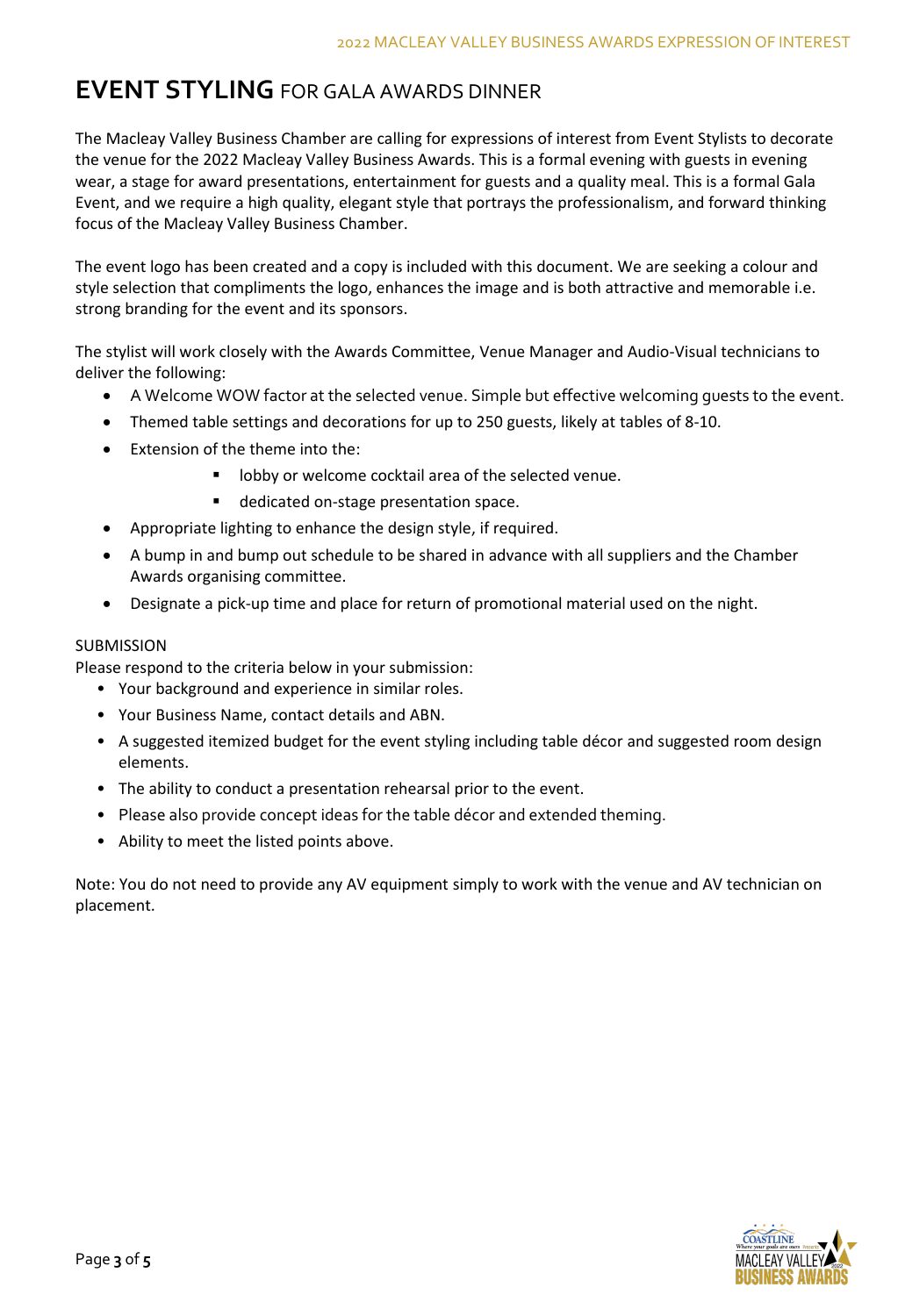# **PHOTOGRAPHY** FOR GALA AWARDS DINNER

The Macleay Valley Business Chamber are calling for expressions of interest from Photographers to provide services for the 2022 Macleay Valley Business Awards. This is a formal Gala Event, and we require a high quality, elegant style that portrays the professionalism, and forward thinking focus of the Macleay Valley Business Chamber.

The photographer is required to:

- Be in attendance on the night of the Gala Event.
- Provide high quality images / video to capture the atmosphere and highlights of the Dinner.
- To take photos of all winners and Sponsors on the evening to Chambers' request.
- To take photo of each on stage speaker.
- To take social photos on the evening.
- To provide a selection of images on the night to Chamber in an electronic version.
- To provide the remaining images in electronic form by 24 hours after the event.
- To provide photos to any other entities as requested by Chamber in a reasonable timeframe
- Chamber wishes to own the images to use for Chamber purposes in the future.
- Video footage is a bonus if can be provided.
- Images must be provided in both high and low resolution.

### **SUBMISSION**

Please respond to the criteria below in your submission:

- Your background and experience in similar roles.
- Your Business Name, contact details and ABN.
- A budget outline for photography services.
- Ability to meet listed requirements above.
- Note the Winners pictures may be in a separate room to the main stage. Please include how you will be able to capture images of on-stage presenters and rolling winners. Example: will you be bringing an assistant to photograph the winners in the separate area.